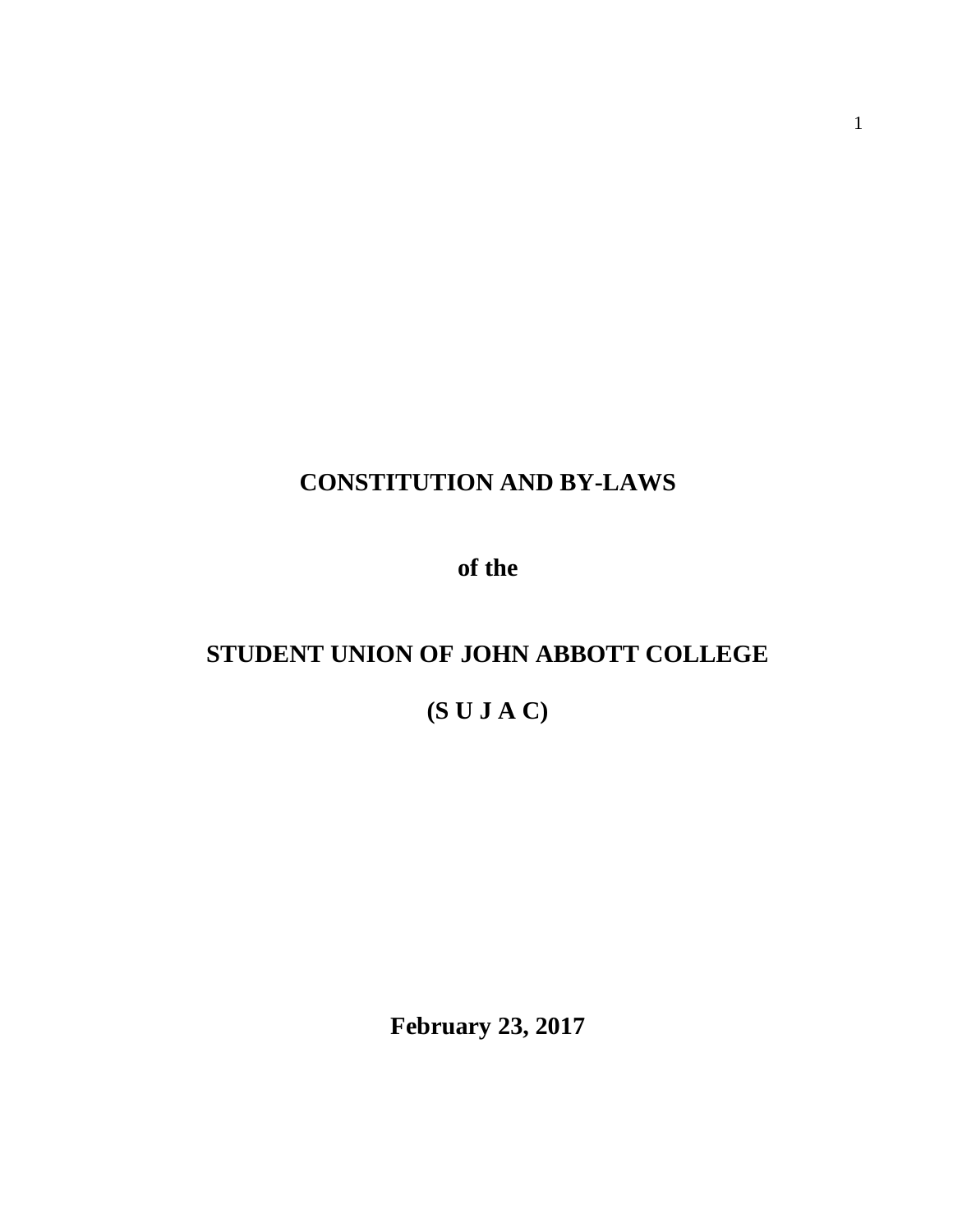Contents

| <b>PREAMBLE</b>                                        | $\mathbf{2}$ |
|--------------------------------------------------------|--------------|
| <b>ARTICLE I - THE STUDENT UNION</b>                   | 4            |
| <b>ARTICLE II - CONGRESS</b>                           | 4            |
| <b>ARTICLE III - SUJAC EXECUTIVE</b>                   | 5            |
| <b>ARTICLE IV - STUDENT ACTIVITY COMMITTEE ("SAC")</b> | 7            |
| <b>ARTICLE V - AMENDMENTS TO THE CONSTITUTION</b>      | 7            |
| <b>BY-LAWS</b>                                         | 8            |
| <b>APPENDIX I - SUJAC CONGRESSIONAL COMMITTEES</b>     | 17           |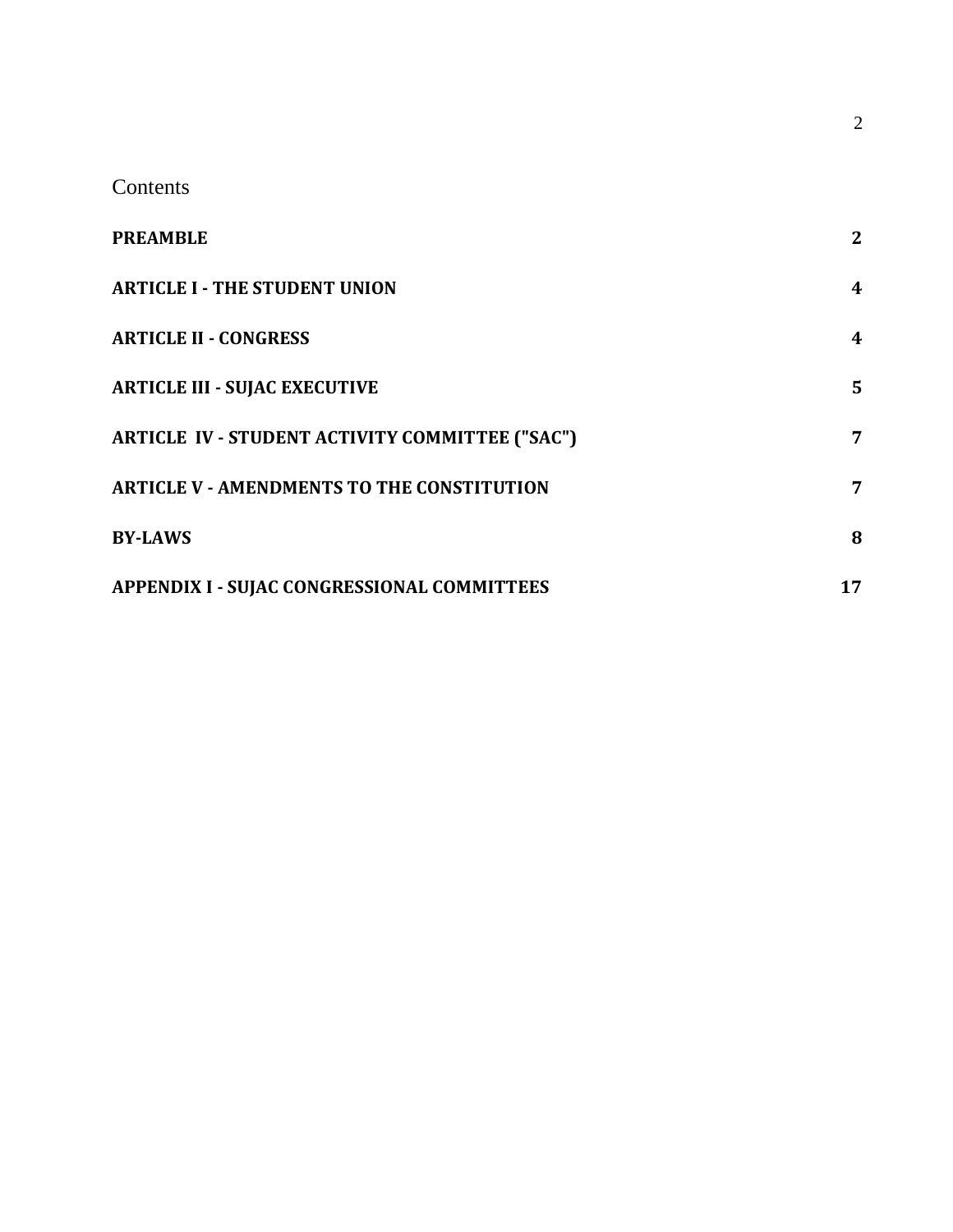### PREAMBLE

CONSIDERING the necessity for students to promote and defend their interests;

CONSIDERING the need for the Student Body of John Abbott College to unite and champion its cause;

CONSIDERING the necessity to keep the John Abbott Student Body informed;

CONSIDERING the need for organized activities on campus;

CONSIDERING the need for student involvement in management of student funds;

IT IS HEREBY RESOLVED THAT

An Association of the Students of John Abbott College be formed as follows: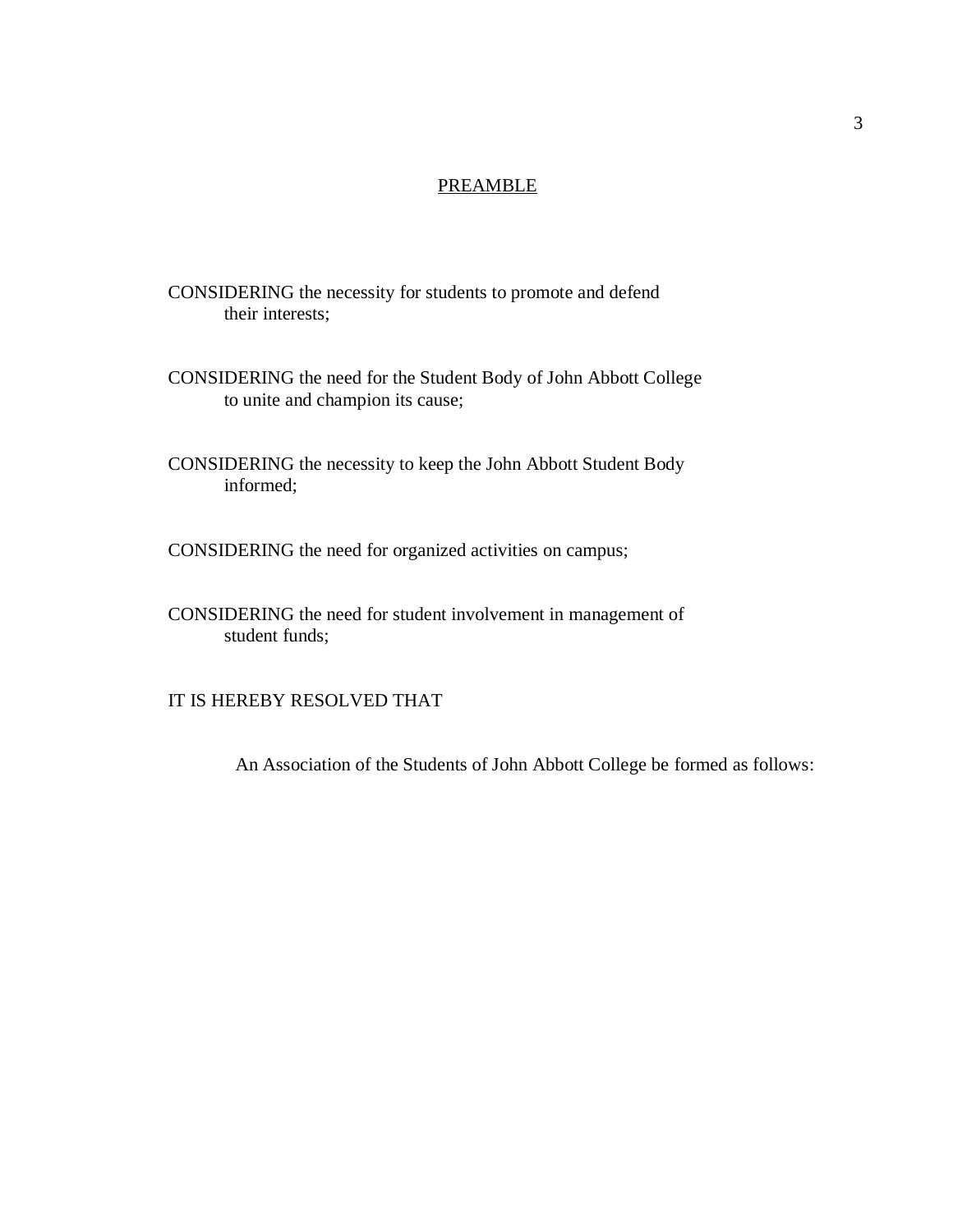## ARTICLE I - THE STUDENT UNION

The Student Union of John Abbott College (SUJAC) is composed of all the students registered in John Abbott College (College).

# ARTICLE II - CONGRESS

- Section I The legislative powers herein granted will be vested in a Congress of SUJAC. Congress members will hold office from the time they are elected until May 31 of that academic year.
- Section II Congress responsibilities will be:
	- I- To promote the rights and interests of the students of John Abbott College in all matters relating to their part in this College.
	- II- To represent the students of John Abbott College in all matters, be they academic or other, relating to this College.
	- III- To promote and maintain responsible student government and College-wide student participation.
	- IV- To elect the two final candidates for the SUJAC Executive as outlined in Article III of this Constitution.

### Section III Congress membership will be composed as follows:

- I- One (1) Congress member for each one hundred and twenty-five (125) students in a Pre-university Program, to be determined to the nearest one hundred and twenty-five (125) enrolled for the Fall semester.
- II- One (1) Congress member for each one hundred and twenty-five (125) students in a Professional Program, to be determined to the nearest one hundred and twenty-five (125) enrolled for the Fall semester.

Section IV Congress member duties will be:

- I- To defend the greater interest of the Student Body as a whole.
- II- To represent the interests of the students' constituency.
- III- To adhere to the rules and regulations of Congress as established by SUJAC.
- Section V Congress Chairperson will be:
	- I- A position elected at the beginning of each semester.
	- II- Responsible for chairing, and the smooth operation of, all Congress meetings.
	- III- Unable to vote, and will serve as tie-breaker.
	- IV- Responsible for the communication between the SUJAC Congress and SUJAC Executive.

Section VI Congress Secretary will be:

- I- A position elected at the beginning of each semester.
- II- Responsible for the recording of Congress Minutes.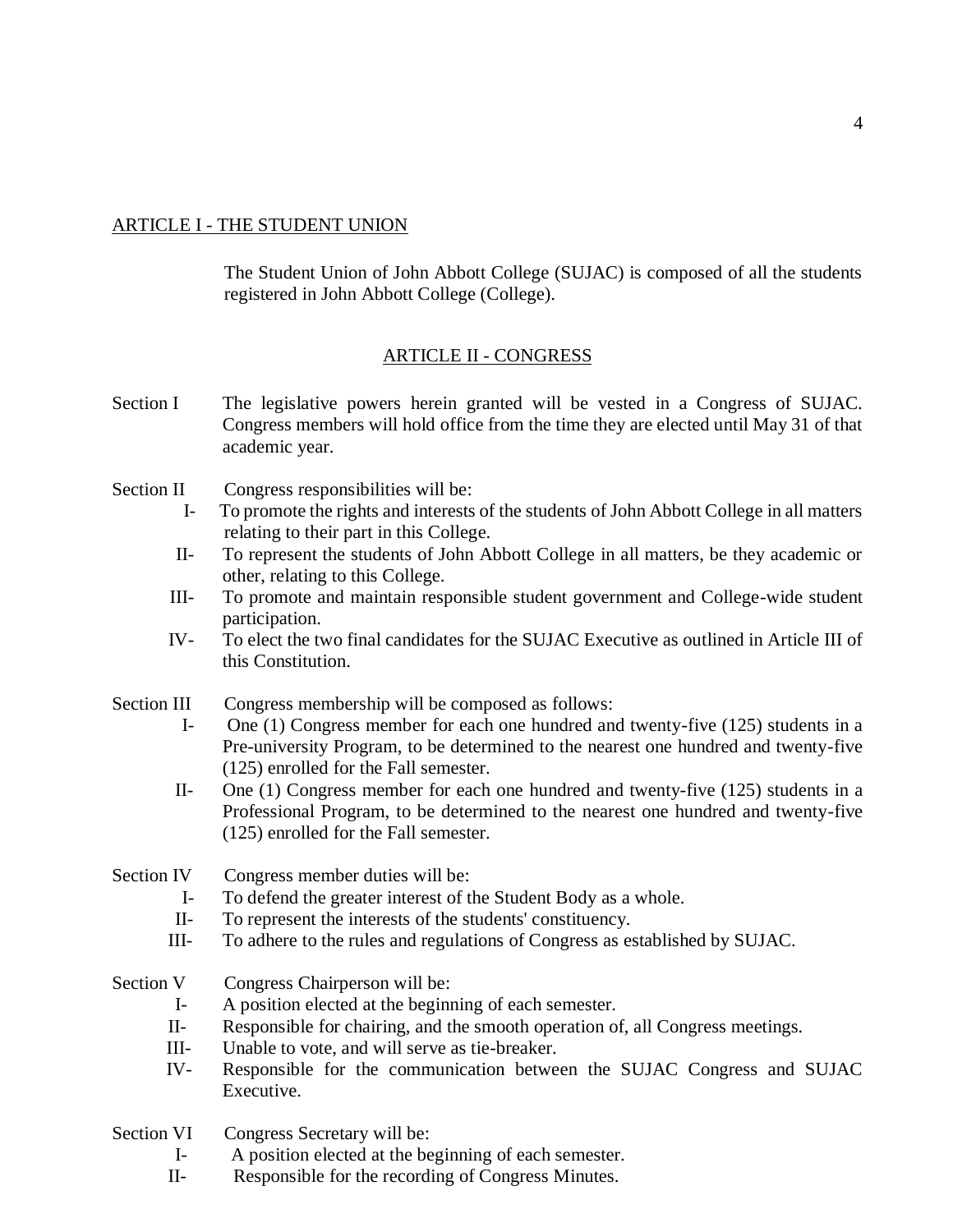## ARTICLE III - SUJAC EXECUTIVE

Section I The Executive powers herein granted will be vested in what will be called the SUJAC Executive. This SUJAC Executive will consist of the President, Vice-President Internal, Vice-President Academic, Vice-President Finance, Vice-President External, and Vice-President Communications.

Section II SUJAC Executive responsibility will be to:

- I- Implement and maintain policy and legislation of the Congress of SUJAC.
- II- Act in the interest of the Student Body when no Congressional policy is in existence and be accountable for its actions to Congress.
- III- Rotate, on a weekly basis, the Chairperson of Executive meetings from among the SUJAC Executives, in order of: President, Vice-President Internal, Vice-President Academic, Vice-President Finance, Vice-President External, and Vice-President Communications.
- IV- Keep Congress informed of action taken by the SUJAC Executive between Congress meetings.
- V- Any official position or affiliation affecting the interests of the student population must be ratified by a simple majority in Congress. Should Congress fail to ratify, the said decision must be withdrawn.
- VI- Write an Annual Report, composed of accomplishments and recommendations.
- VII- Assist in recruiting Congress nominees.
- Section III SUJAC President will be:
	- I- The primary spokesperson of SUJAC.
	- II- Responsible for ensuring that the overall operation of SUJAC complies with the SUJAC Constitution & By-laws.
	- III- Responsible for delegating all Constitutionally undefined responsibilities.
	- IV- Responsible for the management, in conjunction with the VP-Internal, of the SUJAC office staff.
- Section IV SUJAC Vice-President Internal will be:
	- I- Responsible for establishing and maintaining communications and relations with all internal student organizations and the Student Body.
	- II- Responsible for all communications, in conjunction with Vice-President Communications, with, and mobilization of, the Student Body.
	- III- Replacement of the SUJAC President when that person is unavailable to fulfil the responsibilities outlined in Article III: Section III of this Constitution.
	- IV- The Chief Returning Officer for all SUJAC elections.
	- V- Responsible to chair the first Congress meeting of each academic year.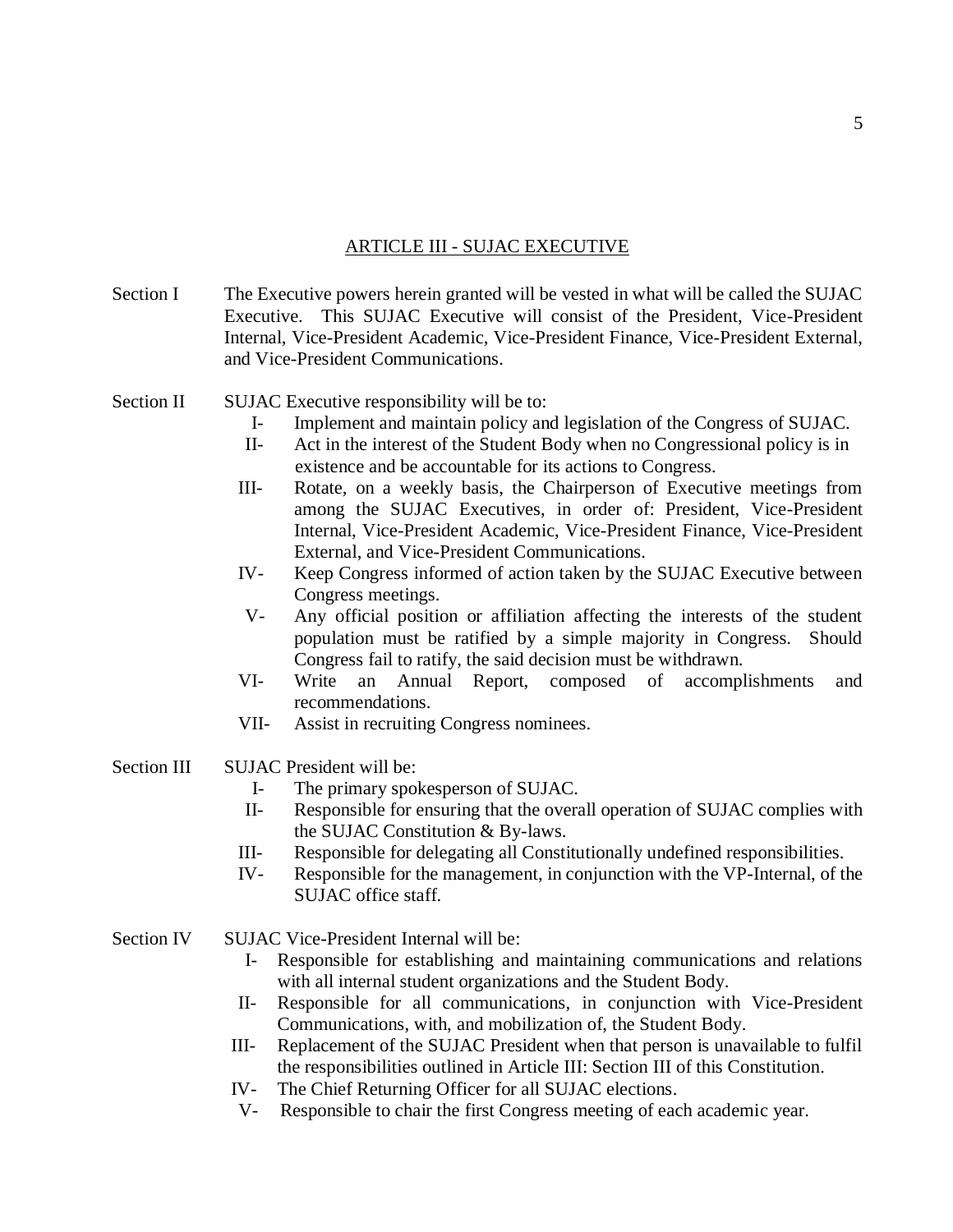- I- Responsible for matters pertaining to academics.
- II- Responsible for academic departmental representation.
- III- Responsible for handling student grievances and directing grade reviews.

#### Section VI SUJAC Vice-President Finance will be:

- I- Responsible for the preparation and orderly administration of SUJAC's finances.
- II- Responsible for providing a financial statement of SUJAC's finances twice per semester.
- III- A representative of SUJAC as Chairperson of Student Activity Committee (SAC).

Section VII The SUJAC Vice-President External will be:

- I- Responsible for establishing and maintaining relations with organizations external to the College.
- II- Responsible for matters pertaining to external relations.
- III- Responsible for active participation in COAC (Confederation of Anglophone CEGEPs).

Section VIII SUJAC Vice-President Communications will be:

- I- Responsible for the overall awareness of SUJAC's presence.
- II- Responsible for the promotion of SUJAC events and elections through all available medias.
- III- Responsible for the smooth functioning of SUJAC's Social Media.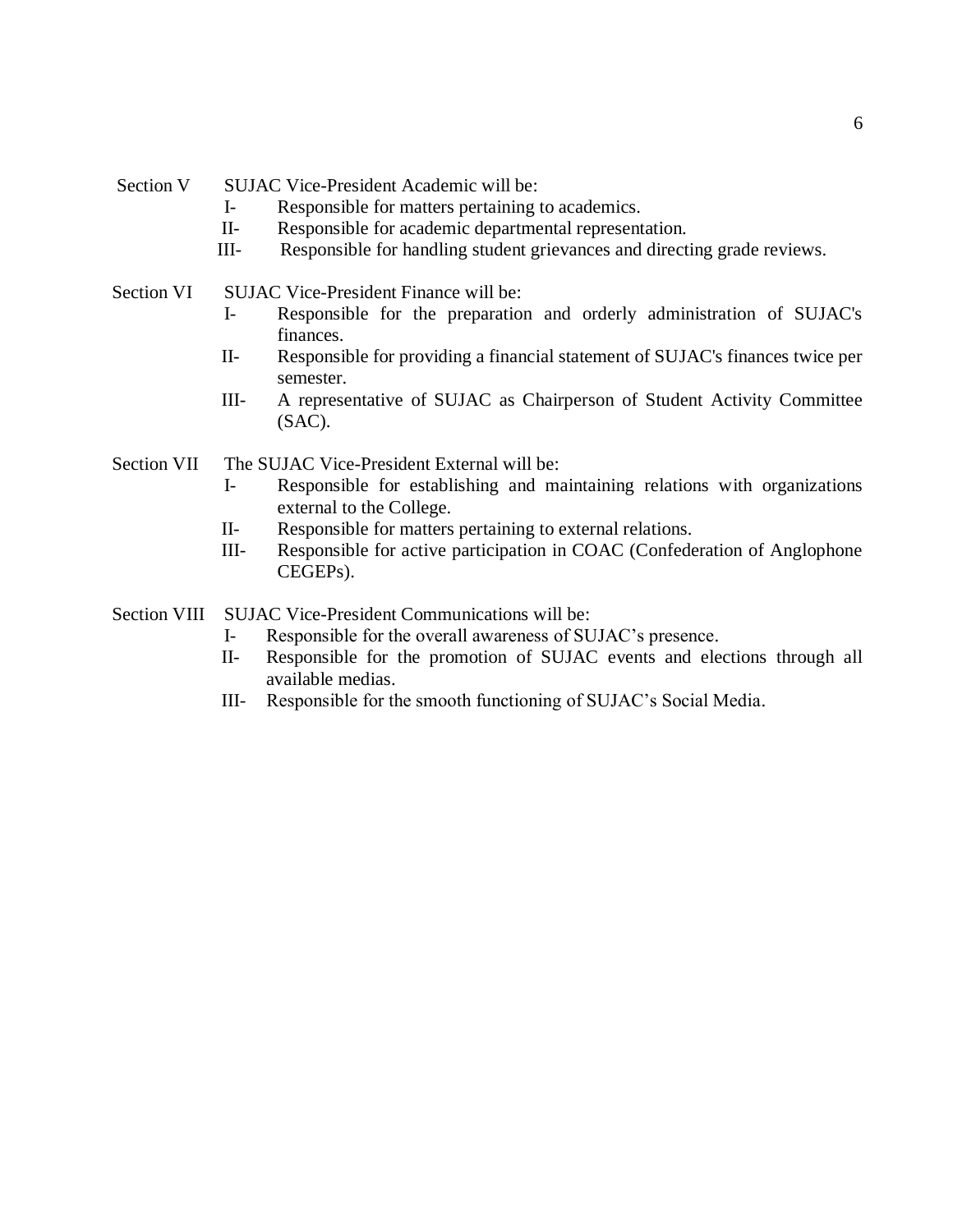### ARTICLE IV - STUDENT ACTIVITY COMMITTEE ("SAC")

- Section I There will be a Student Activity Committee (SAC), whose membership will consist of:
	- I- SUJAC Vice-President Finance as Chairperson.
	- II- Two (2) Congress members.
	- III- Director of Student Services.
	- IV- A representative of Student Services appointed by the Director of Student Services.
- Section II SAC will be responsible for the allocation of all Student Activity Fees and SUJAC space.
- Section III SAC will be accountable to the Director General of John Abbott College. The student members will be directly responsible to Congress.
- Section IV Signing Officers of SAC will be the Director of Student Services and the SUJAC Vice-President Finance. Upon the unavailability of the Vice-President Finance, the right to sign shall be accorded upon availability in the following order: President, Vice-President Internal, Vice-President Academic, Vice-President External, Vice-President Communications.
- Section V Signing Officers for SUJAC's operating budget will be the SUJAC Advisor and the SUJAC Vice-President Finance. Upon the unavailability of the Vice-President Finance, the right to sign shall be accorded upon availability in the following order: President, Vice-President Internal, Vice-President Academic,Vice-President External, Vice-President Communications.

### ARTICLE V - AMENDMENTS TO THE CONSTITUTION

- Section I Amendments to the Constitution must be:
	- I- Given a first reading before Congress.
	- II- Voted upon at a subsequent Congress meeting, to be held at a minimum of three (3) days following the first meeting.
- Section II A two-thirds (2/3) absolute majority vote of Congress is necessary to approve an amendment of an article of this Constitution.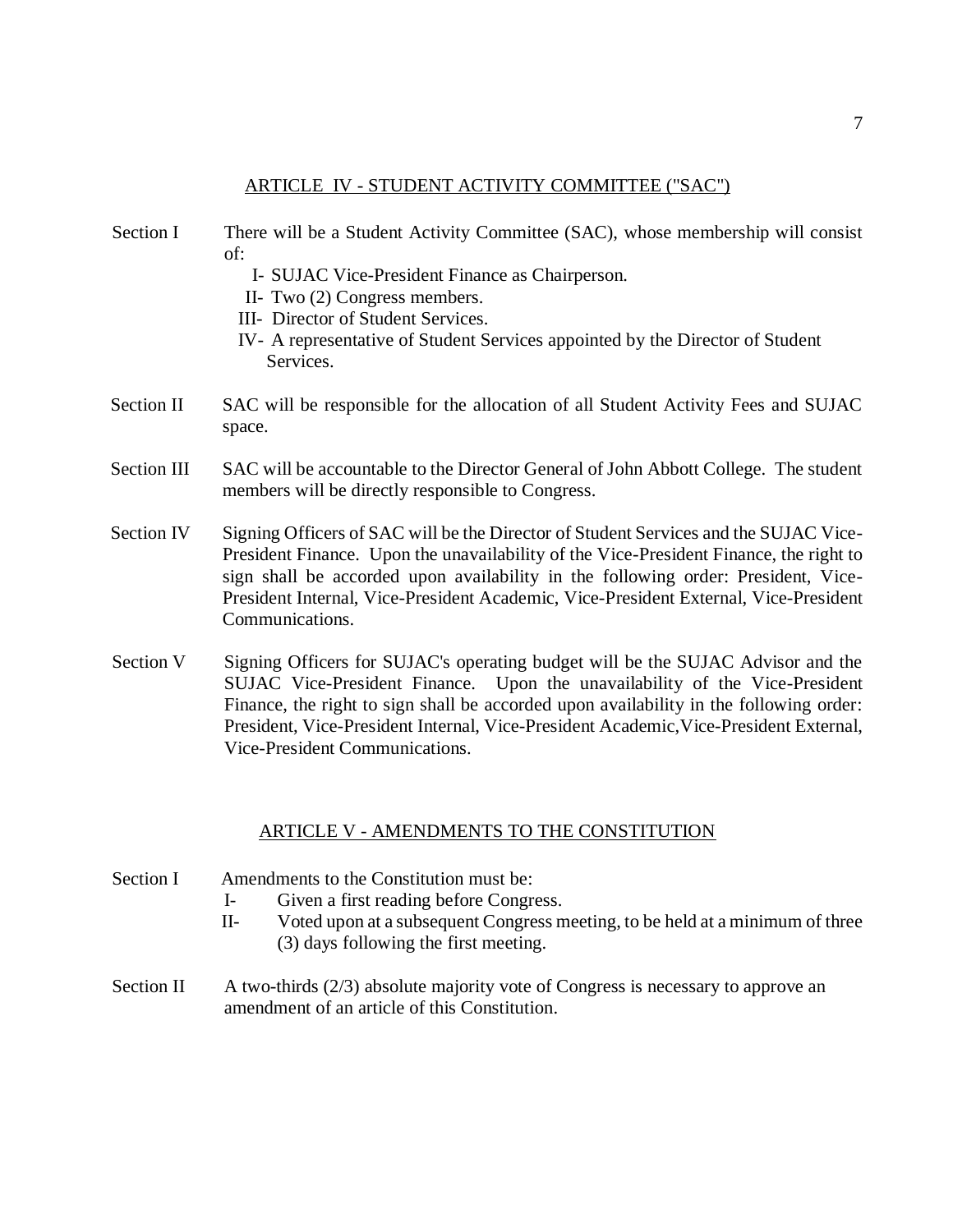### BY-LAWS

THE BY-LAWS OF CONGRESS ARE NOT A PART OF THE CONSTITUTION. THE BY-LAWS REFER TO RULES WHICH HAVE BEEN SET DOWN BY CONGRESS FOR CONGRESS' USE BY THE SIMPLE MOTION METHOD. THEY CAN BE AMENDED, APPENDED OR STRICKEN BY A SIMPLE MAJORITY VOTE AND DO NOT REQUIRE A SECOND READING. THE BY-LAWS ARE INCLUDED IN THIS DOCUMENT REFERENCING SIMPLICITY.

### 1. CONGRESS ELECTION

- 1.1. Congress members are to be elected by their respective academic Program constituencies- -i.e., Pre-university or Professional--according to SUJAC's electoral procedures.
- 1.2. Each constituent will be allowed to have one (1) vote for each seat open in their Program (Pre-university or Professional).
- 1.3. Eligibility:
	- 1.3.1. Any full-time student registered in a Pre-University Program will be eligible to be nominated as a candidate in the Pre-University division.
	- 1.3.2. Any full-time student registered in a Professional Program will be eligible to be nominated as a candidate in the Professional division.
	- 1.3.3. Any full-time student registered in a Pre-University Program will be entitled to vote for up to as many distinct candidates in the Pre-University division as there are seats open.
	- 1.3.4. Any full-time student registered in a Professional Program will be entitled to vote for up to as many distinct candidates in the Professional division as there are seats open.
	- 1.3.5. Only those with the above eligibility will be entitled to vote.
	- 1.3.6. Club Leaders:
		- 1.3.6.1 All clubs who receive 1000\$ or more in funding from SUJAC must have a representative sit on Congress
		- 1.3.6.2 This representative would have full voting power
		- 1.3.6.3 No nomination form would be required
		- 1.3.6.4 At the start of the semester, every club must appoint or elect a representative to sit on Congress. The President of each respective club will inform SUJAC at the start of the semester or if there are any changes in representative
		- 1.3.6.5 Club representatives must follow Congress rules regarding attendance. If a club representative is under attendance review, the Chair of Congress will advise the President of the respective club. The respective club budget will be frozen until such time attendance is resumed
		- 1.3.7 Tech Representatives:
			- 1.3.7.1 No nomination form would be required unless they want voting power.
			- 1.3.7.2 The chairs of the Programs will be informed of the opportunity and representatives will be elected at their discretion
			- 1.3.7.3 The pilot project will revolve around career programs showing interest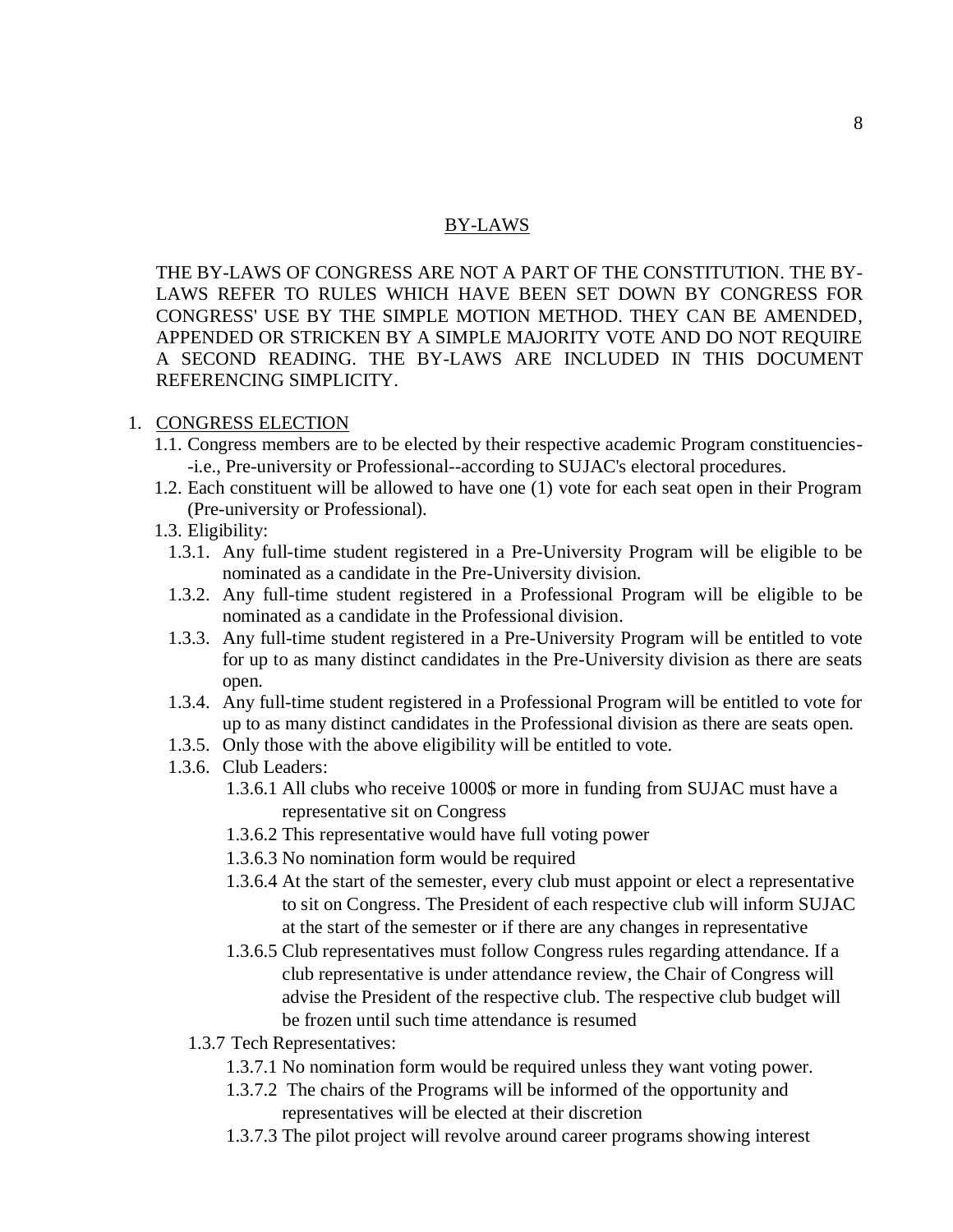- 1.3.8 Athletic Representatives:
	- 1.3.8.1 Chosen by the Sports and Recreation department
	- 1.3.8.2 Limited to 2 or 3 total representatives
	- 1.3.8.3 No nomination form would be required unless they want voting power.
- 1.4 Voters List:
	- 1.4.1 The official records of the Registrar's Office will be the recognized voters' list.
- 1.5 Nomination Procedures:
	- 1.5.1 Candidates must be nominated by voters eligible in the same academic division to which the candidate is nominated.
	- 1.5.2 Nominations will open (i) on the first Monday of classes in the Fall semester or (ii) by motion of Congress. Nominations will close after eight (8) to twelve (12) school days, at 4:00 in the afternoon.
	- 1.5.3 The nomination period can be extended by motion of Congress.
	- 1.5.4 All nominations must be submitted on the SUJAC Congress Nomination Form.
	- 1.5.5 Nomination Forms for a Pre-university candidate must carry the signatures of 25 eligible voters in the Pre-University division.
	- 1.5.6 Nomination Forms for a Professional candidate must carry the signatures of 25 eligible voters in the Professional division.
	- 1.5.7 A voter may endorse the Nomination Form of no more than two (2) candidates.
	- 1.5.8 Candidates may sign up to two Nomination Forms, including their own.
	- 1.5.9 Candidates agree to adhere to the Nomination and Election Procedures, and serve on Congress contingent on their election.
	- 1.5.10 Candidates and their appointees will be provided with the SUJAC Election Procedures. Other copies will be readily available to the electorate upon request.
- 1.6 Election Campaign:
	- 1.6.1 The Executives will meet at least once during the Nomination Period to define the general rules and guidelines (e.g., funding and materials allowed to Nominees) in the event of an Election.
	- 1.6.2 The Executives will hold a meeting with the Nominees on the day Nomination Period closes to inform them of the rules to follow.
	- 1.6.3 Nominees will have five (5) school days to prepare before the start of the Election Campaign.
	- 1.6.4 The Election Campaign will last for five (5) school days, followed by two (2) days of voting.
	- 1.6.5 Nominees will have equal access to campaign materials and services provided by SUJAC.
	- 1.6.6 All material must be approved by two (2) members of the Executive before being circulated.
	- 1.6.7 Any material or service purchased by a Nominee must be approved by a member of the Executive and reimbursed by SUJAC for a maximum amount of money decided beforehand by the Executive. Nominees may not purchase materials and services that surpass the maximum amount allocated by SUJAC.
	- 1.6.8 Destruction, defacing or otherwise interfering with the campaign of an opposing candidate will be referred to the Executives. By majority agreement, this may lead to an electoral disqualification.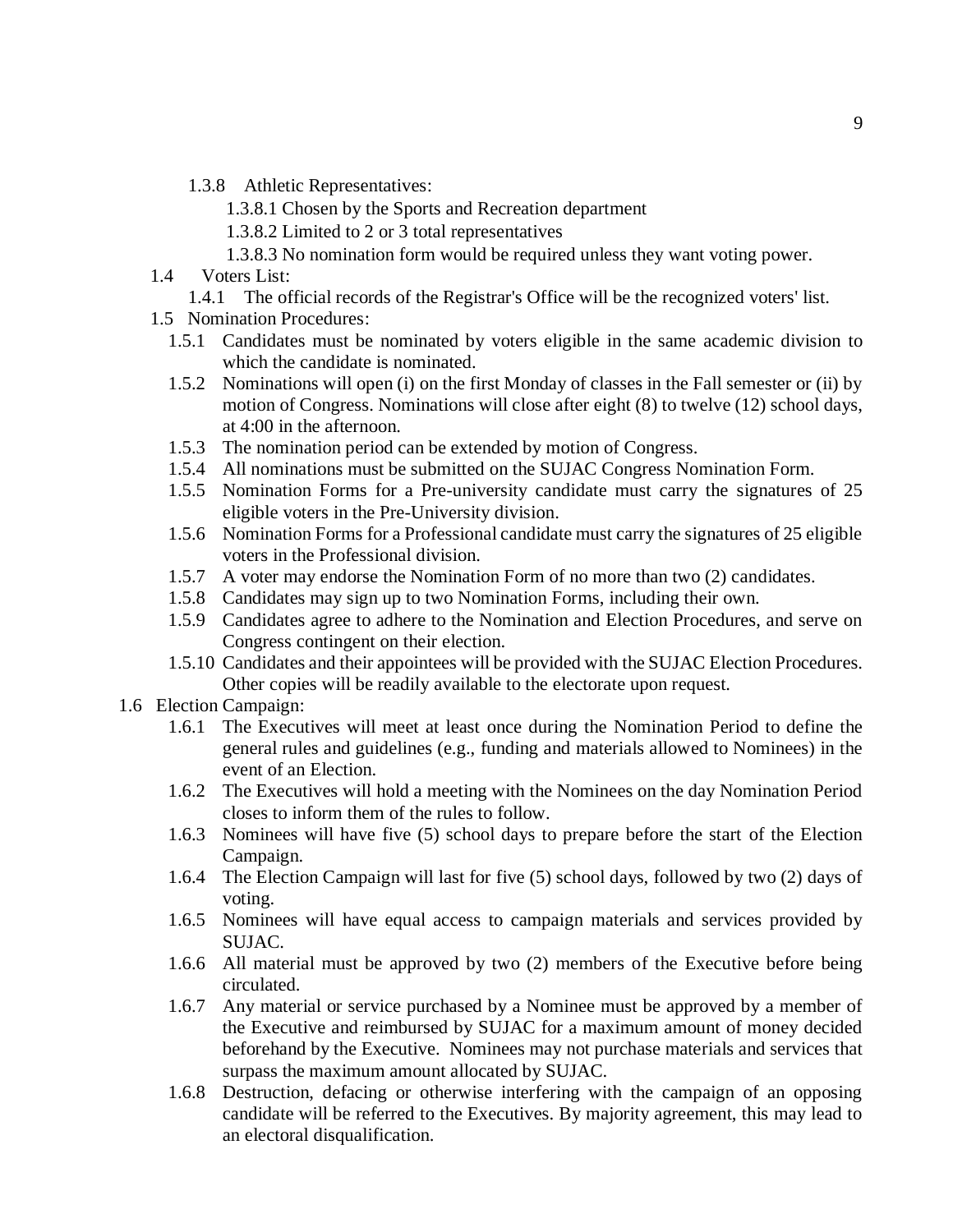- 1.7 Polling for Congress Elections in the event that there are more candidates than allotted seats:
	- 1.7.1 Polls will be open for two (2) academic days only, between the 9:30 a.m. and 4:30 p.m.
	- 1.7.2 The advance polling station will be located in the SUJAC Office and the regular polling station will be located in The Agora and Casgrain Hallway.
	- 1.7.3 Polls will be manned by two (2) SUJAC authorized persons at all times.
- 1.8 The Votes
	- 1.8.1 Votes will be counted by the President, the Vice-President Internal, and an independent student not affiliated with SUJAC. In the absence of any of these people, they will be replaced in the following order: the SUJAC Advisor, the Vice-President Communications, and an independent student not affiliated with SUJAC.
	- 1.8.2 The Vice-President Internal will call for a recount of ballots in the event of a tie.
	- 1.8.3 Should a recount still produce a tie, the Vice-President Internal will cast the deciding ballot(s).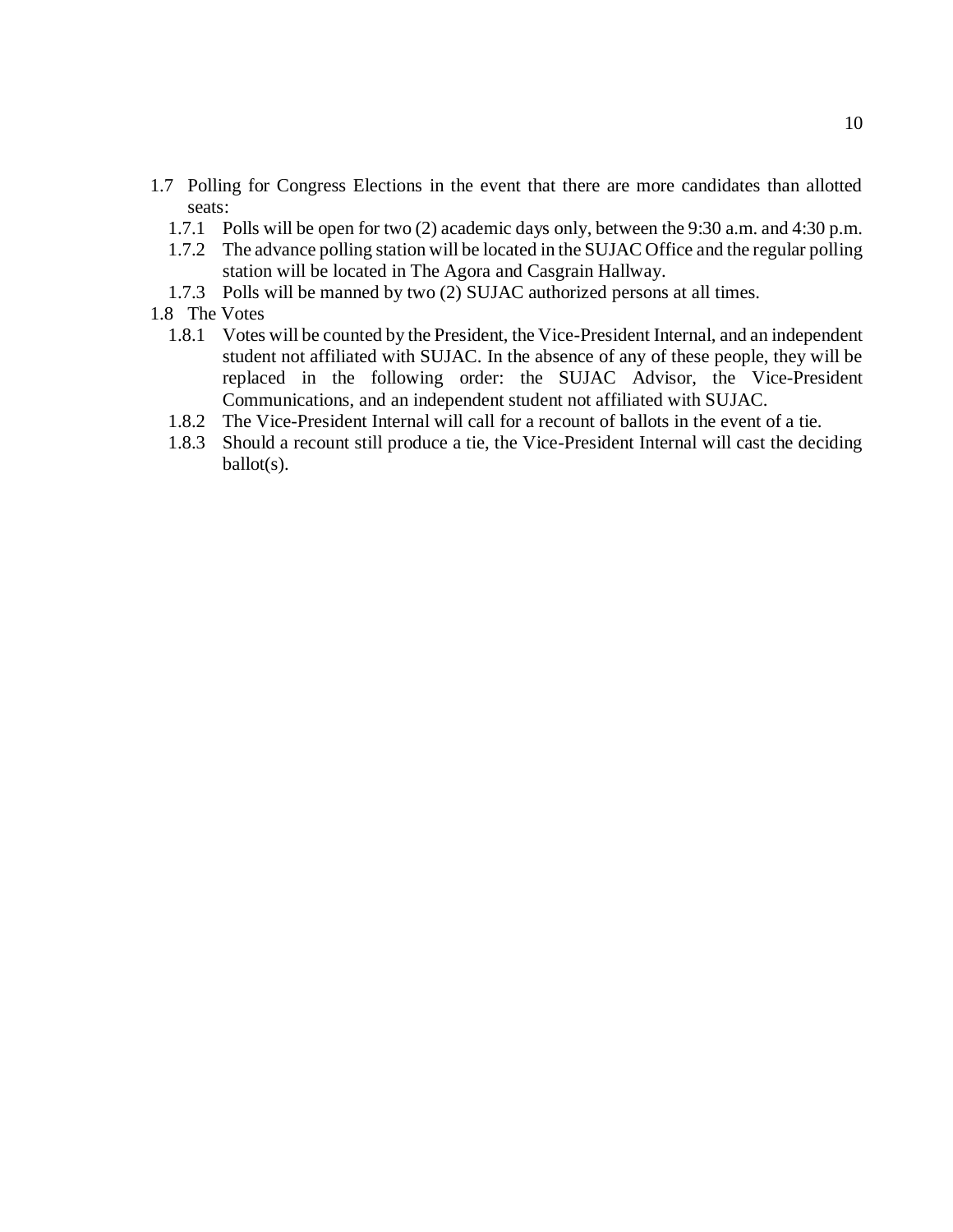# 2. SUJAC EXECUTIVE APPOINTMENT

2.1. SUJAC Executives must be elected by the student body before the first week of May. 2.2. A SUJAC Executive will hold office from June 1 until May 31 of the following year.

# 3. CONGRESS REMOVAL FROM OFFICE

3.1 The Congress Chairperson can, with a two-thirds (2/3) supporting majority of Congress, remove a Congress from office if found to be in violation of Congress rules and regulations.

# 4. SUJAC EXECUTIVE REMOVAL FROM OFFICE

- 4.1. A three quarter (3/4) absolute majority Congress vote will remove any SUJAC Executive member from office.
- 4.2. A petition of ten percent (10%) of the SUJAC total membership will force a public hearing on the removal of any SUJAC Executive member from office within one (1) week of the receipt of said petition. A referendum on the removal from office of the impeached SUJAC Executive member will be presented to this assembly.
- 4.3. The referendum must poll the votes of at least twenty-five percent (25%) of the SUJAC total membership in order to remove from office the impeached SUJAC Executive member.

# 5. VACANCIES

- 5.1. Congress vacancies will be filled by opening Nominations upon motion from Congress. Standard Congress election procedures are to be followed. Existing Congress members will maintain their seats on Congress.
	- 5.1.1. Congress vacancies will be filled automatically whenever the number of members of a division drops below fifty percent (50%). If the number does not reach fifty percent (50%) of the specific division at the deadline of the nomination period, nominations will be opened again.
- 5.2. A SUJAC Executive vacancy will be filled by the standard election procedure for a SUJAC Executive, per Article 7 of these by-laws.

## 6. CONGRESS MEETINGS

- 6.1. Quorum:
	- 6.1.1. Quorum is defined at 50% plus one (1) of the existing Congress members who are currently eligible to vote.
	- 6.1.2. SUJAC Executives do not contribute to quorum; they do not have the right to vote or to motion in a Congress Meeting.
	- 6.1.3. Quorum will exclude proxy votes.
	- 6.1.4. Quorum will be assumed unless an objection is raised from a Congress member within ten (10) academic days following the Congress Meeting.
	- 6.1.5. The time and place of the Congress Meetings must be decided at the preceding Congress Meeting. The SUJAC Executive retains the mandate to call an emergency meeting within twenty-four (24) hours of notice. Quorum applies to emergency meetings.
- 6.2. Attendance:
	- 6.2.1. Any Congress Member found absent for more than two (2) meetings during a period of five (5) consecutive Meetings will have their status as a Congress Member automatically revoked.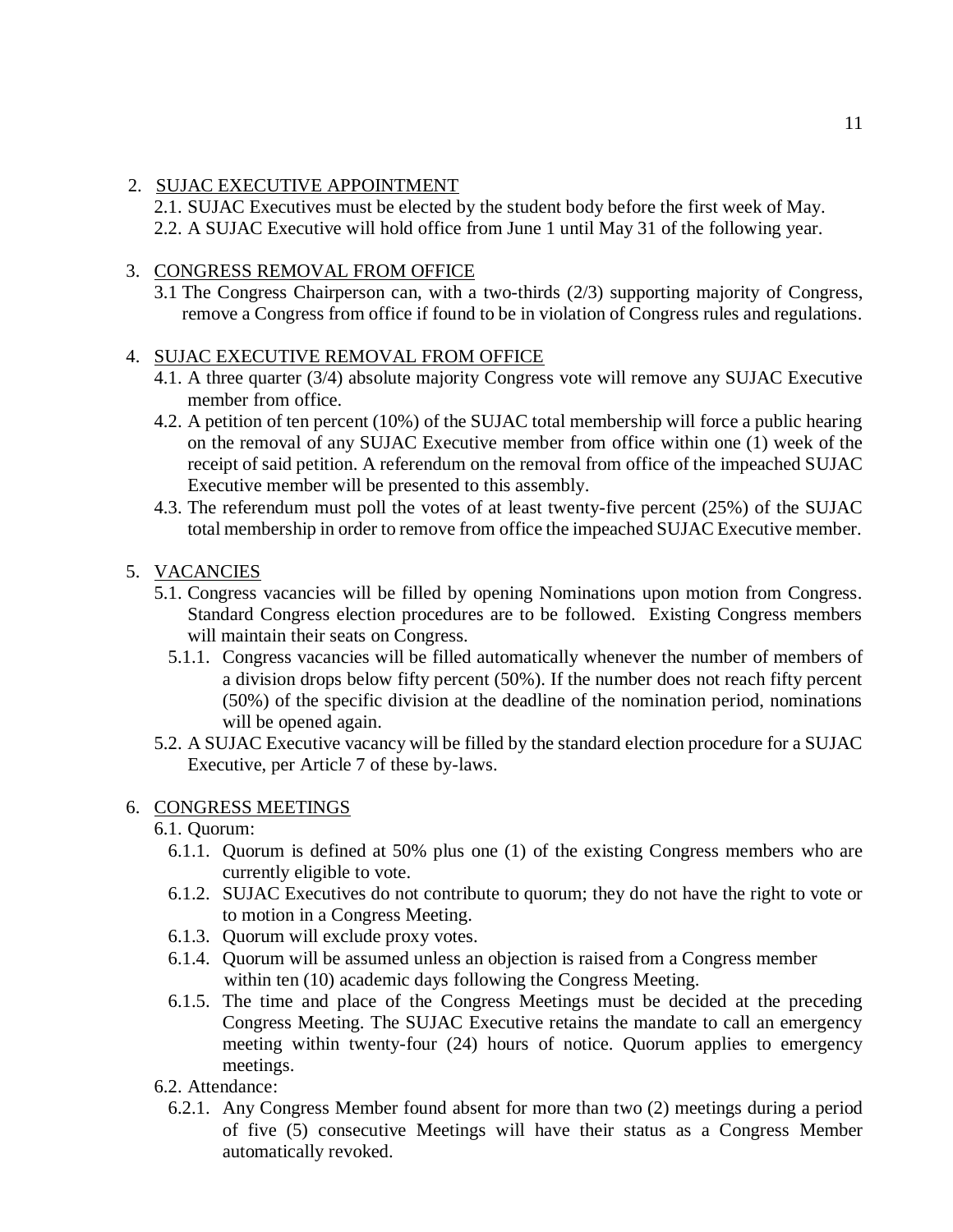- 6.2.2. A Congress member whose status has been revoked has the right to appeal this decision to Congress within two (2) Meetings of his or her status being revoked.
- 6.2.3. With reference to attendance, the method of proxy votes will not constitute as attendance.
- 6.2.4. The reinstatement of a Congress member whose status has been revoked requires a 50%+1 majority.
- 6.2.5. The Congress Chairperson shall inform the Congress members whose status has been revoked of his change in status forthwith.
- 6.3. Each Congress member will hand his/her proxy to a SUJAC Executive or the SUJAC Coordinator prior to the Congress meeting.
- 6.4. Congress must meet within one (1) school week after the Congressional Election.
- 6.5. Congress Meetings will be held weekly and/or at the discretion of Congress Members.
- 6.6. All Congress meetings will be run according to Robert's Rules of Order.
- 6.7. Conflict of Interest:
	- 6.7.1. A conflict of interest is defined as, " a *person is in a position of trust that requires him/her to exercise judgement on behalf of others (people, institutions, etc.) and also has interests or obligations of the sort that might interfere with the exercise of his/her judgement, and that the person is morally required to either avoid or openly acknowledge*".
	- 6.7.2. Congress Members and Executives will abstain their votes should a conflict of interest arise. Any conflicts of interest should be presented to the Congress Chairperson before the motion.
- 6.8. Meetings in Camera:
	- 6.8.1. Meetings of the Student Congress will be public.
	- 6.8.2. Congress may, during any meeting, decide, by a majority of the members present, to hold the meeting, in whole or in part, on camera.
	- 6.8.3. When the Meeting sits on camera, the Chairperson must ensure that only Congress members, Executives, and people invited to be present at a meeting (determined by a majority of a Congress Vote) are present.
		- 6.8.3.1. Persons who are involved in the issue being discussed may stay if a minority of at least one quarter (1/4) of the present Congress Members decides that the person(s) input is important to the debate. These individuals are then required to maintain the confidentiality of the debates.
	- 6.8.4. The Congress Minutes will only report only Congress' decision, where applicable.

## 7. SUJAC EXECUTIVE ELECTION PROCEDURES

- 7.1. Eligibility:
	- 7.1.1. Any full-time and/or end-of-program student registered in either a Pre-university or Professional Program, and will be returning for two (2) full semesters, will be an eligible candidate for a SUJAC Executive position.
	- 7.1.2. Any John Abbott Student holding a seat on Congress will be entitled to vote for one (1) candidate for each position available, during the preliminary selection.
- 7.2. Nomination Procedures:
	- 7.2.1. Candidates must be nominated by SUJAC members--i.e., full-time registered Students of John Abbott College.
	- 7.2.2. A motion of Congress will open SUJAC Executive Nominations for two (2) school weeks, or ten (10) school days. The Nomination period will close after this time at 4:00 p.m.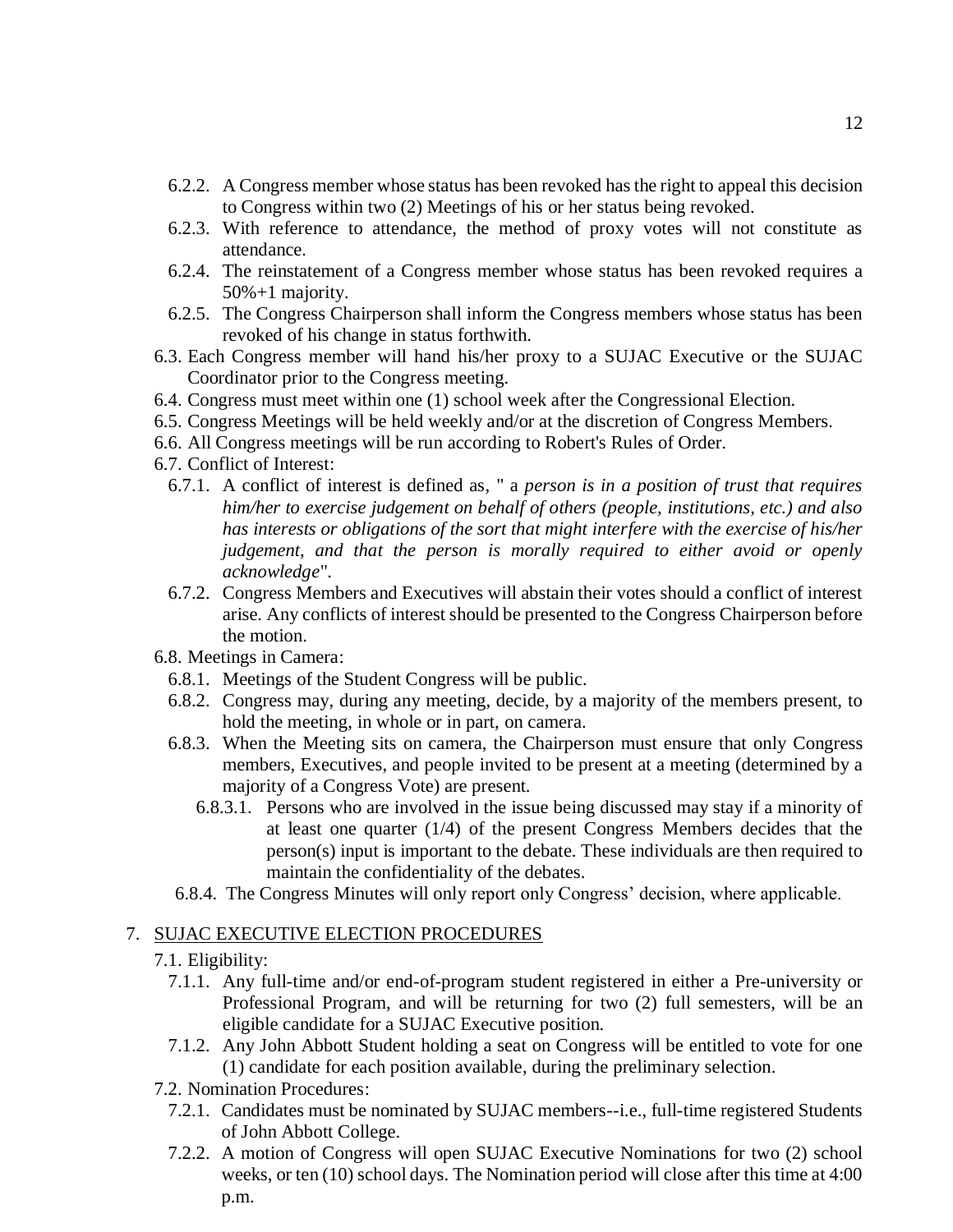- 7.2.3. The advertising of the nominations will be published on the JAC portal, and will also be advertised in JAC's newspaper, *Bandersnatch*. The Executive team is encouraged to use social media to inform the student population of the nomination period.
- 7.2.4 All Nominations must be submitted on the SUJAC Executive Nomination Form bearing the Names and Student ID numbers of fifty (50) SUJAC members and available in the SUJAC Office, P-101.
- 7.2.4.Nomination sheets are due back one (1) week before the Executive's elections in order to allow time for an interview process, per Article 7.3.
- 7.2.5.A SUJAC member may endorse a Nomination Form of no more than two (2) Nominees per position available.
- 7.2.6.Any name appearing on more than two (2) Nomination Forms of the same position will be disqualified as a Candidate's endorsement; doing so is forbidden and the Candidate will be informed.
- 7.2.7.Any candidate, whose Nomination Form bears disqualified endorsements, will have one (1) school day to replace such endorsements and resubmit them to the SUJAC VP Internal or the SUJAC Coordinator.
- 7.2.8. All candidates must sign their forms, thereby accepting the official election procedures, and also, the Nomination.
- 7.2.9. After Nominations close, the names of all SUJAC Executive Nominees will promptly be officially published by the SUJAC VP Internal,
- 7.3. SUJAC Executive Election Committee
	- 7.3.1. Either the SUJAC VP Internal or the SUJAC Coordinator will form the SUJAC Executive Election Committee.
	- 7.3.2.The SUJAC Executive Election Committee will consist of:
		- two (2) SUJAC Executives:
		- two (2) Congress members who are not candidates of any SUJAC Executive position;
		- The SUJAC Advisor OR, in the Advisor's absence, the SUJAC Coordinator.
	- 7.3.3.The SUJAC Executive Election Committee will have the responsibility of :
		- verify all Nomination Forms to ensure Article 7.2.6 is respected;
		- set up an interview process (questions, topics, etc.) to be carried out with Executive Nominees.
	- 7.3.4. During the week prior to the Elections, Candidates will be interviewed by the SUJAC Executive Election Committee and the previous Executive of the Candidate's position, to:
		- inform Candidates about the function of an Executive and the fundamentals of SUJAC;
		- Clarify issues and answer any potential questions.
- 7.4. SUJAC Executive Election Procedures
	- 7.4.1.The Executive Election Committee will inform Congress of the exact date chosen for the Executive Election.
	- 7.4.2.All new Executives' positions will be decided no later than the last Friday of April of the school year.
	- 7.4.3.The Congress Chairperson and Executive Election Committee will be responsible for informing all eligible voters of the date, time, and place of the Executive Election.
	- 7.4.4.Executive Elections will be held regardless of labour disruptions or other social disturbances.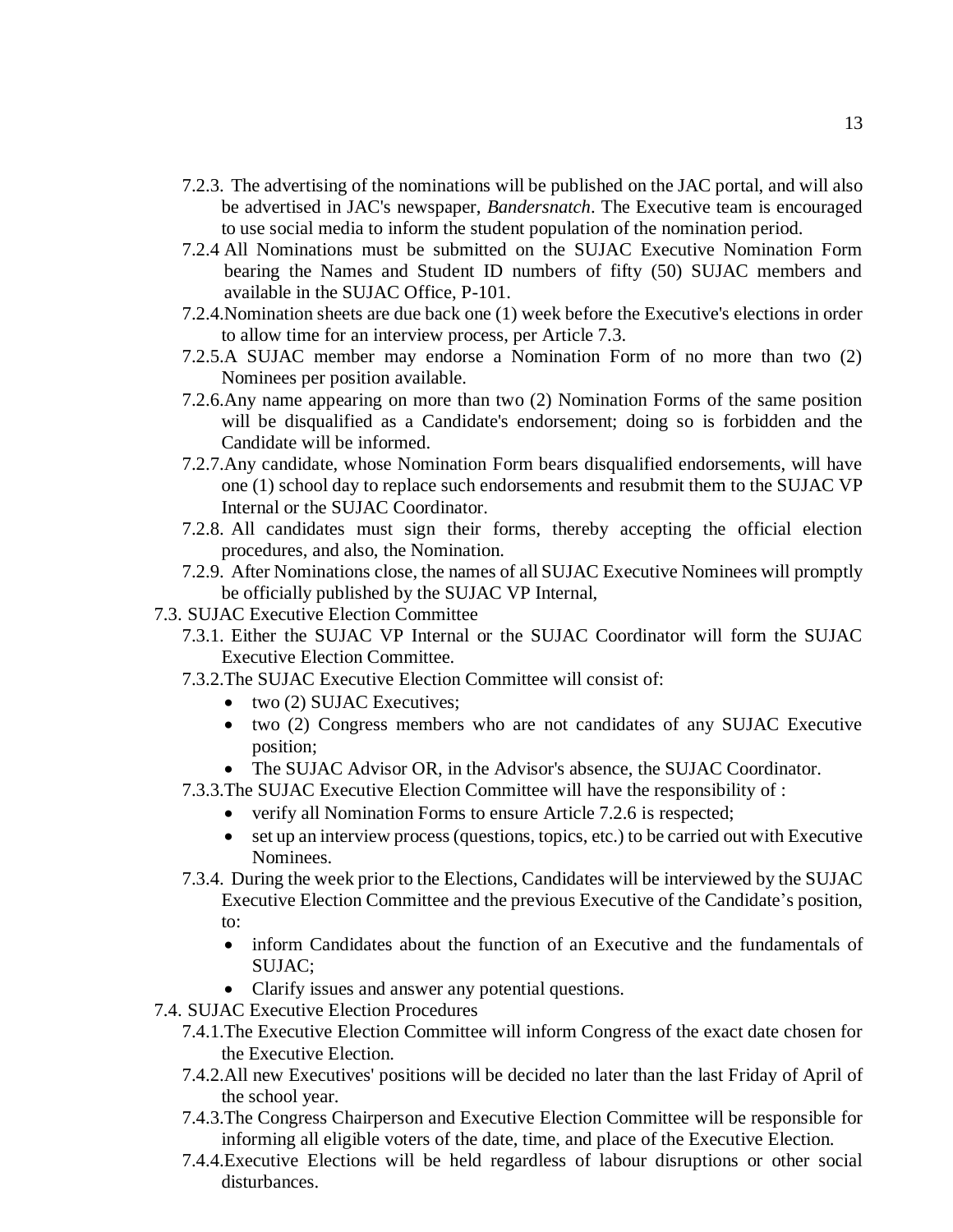- 7.4.5.All Executive Nominees will prepare a speech to be presented to Congress at the Election.
- 7.4.6 The SUJAC Vice-President Internal will act as the SUJAC Executive Election Chairperson.
- 7.4.7 All Executive Nominees will have a maximum of five (5) minutes to present their speeches.
- 7.4.8 Only one (1) Nominee may be present at any time during the presentations.
- 7.4.9 Nominees will present their speeches, in alphabetical order, in order of: President, Vice-President Internal, Vice-President Academic, Vice-President Finance, Vice-President External, Vice-President Communications.
- 7.4.10 After each Nominee concludes his/her speech, all present Congress Members have the right up to three (3) questions to that Nominee. The Nominee is not required answer any questions.
- 7.4.11 The Election Chairperson will be the official timer for all Nominees.
- 7.5 SUJAC Executive Voting Procedures
	- 7.5.1 All ballots will be cast by secret vote and no voter can be obligated to announce publicly or privately his/her choice.
	- 7.5.2 Only Congress members may vote for Executive Nominees ascension to final candidates vote only.
	- 7.5.3 If there is only one (1) candidate remaining for a position, then they are acclaimed by Congress.
	- 7.5.4 All Congress Members present must vote one of two ways:
		- For one (1) of the Nominees per position available; or
		- "No" vote if the voter feels the Nominee(s) running is/are not appropriate.
	- 7.5.5 Abstentions will be considered spoiled ballots and are therefore not counted.
		- 7.5.5.1 If 'No' receives the majority of the vote, no candidate goes forward.
		- 7.5.5.2 If 'No' receives the highest amount of the votes, but not the majority, the lowest voted candidate will be removed from the race and another vote will take place.
	- 7.6 SUJAC Executive Vote Results:
		- 7.6.1 A successful Nominee must receive either the highest or second highest plurality of the vote.

7.6.1The two nominees who receive the highest plurality of the vote in each respective Executive positions will move on to the Student Body Election.

- 7.6.2 The votes will be counted by the Executive Election Chairperson. The counting of the votes will be witnessed by the President and the SUJAC Advisor, and if requested the SUJAC Coordinator.
- 7.6.3 In the event of a tie, a recount is automatic.
- 7.6.4 If a tie remains Nominee achieves a fifty percent (50%) plus one (1) majority, another round of questions without speeches from the Nominees, followed by a vote, will be called.
- 7.6.5 If a tie remains after the second round, more than two (2) Nominees are running for the same position and none are successful at achieving fifty percent (50%) plus one (1) of all eligible votes, all Nominees whose cumulative votes are lower or equal to fifteen percent (15) of all eligible votes shall be dropped from the running. The fifteen percent (15%) shall be calculated in increasing order from the Nominee with the least amount of votes.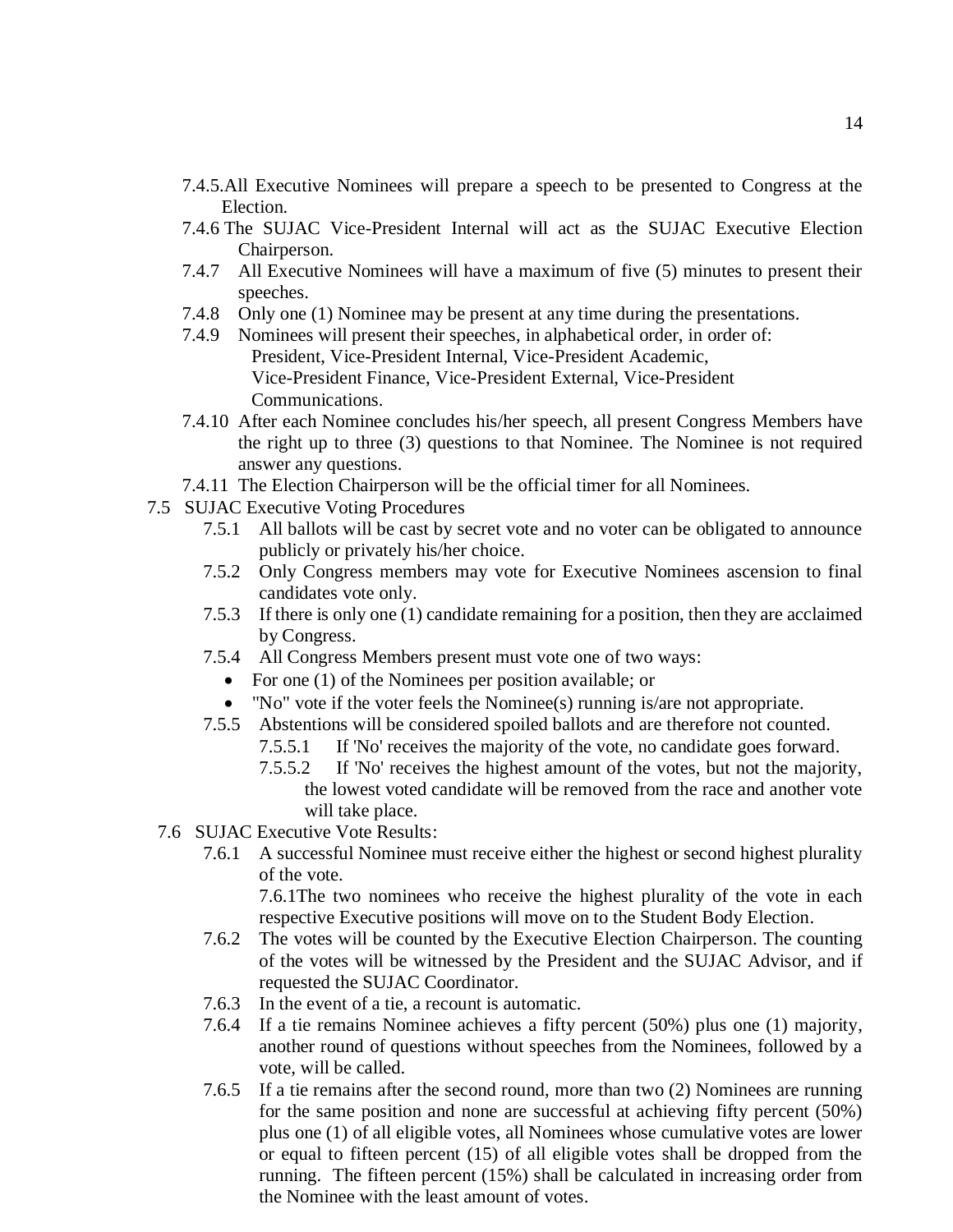- 7.6.5.1 If a tie between two (2), three (3) or more Candidates is reached at the fifteen (15%) mark, none of these tied candidates shall be dropped from the running.
- 7.6.6 If no Nominee can be dropped according to the rules stated in 7.6.5, the Nominee(s) with the lowest amount of votes will be dropped form the running.
	- 7.6.6.1 In the case of a tie, all Nominees with the least amount of votes will be dropped.
	- 7.6.6.2 If a tie for lowest amount of votes involves all of the Nominees except one (1) Nominee who has the plurality of the votes will become a final candidate {and the vote will repeat without the final candidate in the running. does not have fifty percent (50%) plus one (1) majority}, In case of another tie after the final candidate has been removed the Executive Election Chairperson will vote for one (1) of the Nominees involved in the tie. This Nominee will proceed to the next round of voting along with the Nominee who had the most votes.
	- 7.6.6.3 In the case of a tie between all Nominees, no Nominee shall be dropped from the running and a subsequent round of questions and voting will take place.
		- 7.6.6.3.1 In the event that, even after the procedure stated in 7.6.7, the tie between all Nominees should remain, the Executive Election Chairperson shall cast his/her vote for one (1) Nominee. This Nominee will thus be elected, even if he/she has not received fifty percent (50%) plus one (1) of the total votes
- 7.6.7 Voting Order:
	- **President**
	- VP Internal
	- VP Academic
	- VP Finance
	- VP External
	- VP Communications
- 7.6.8 The two nominees who receive the highest plurality of the vote in each respective executive positions will move on to the Student Body Election.
- 7.6.9 The Student Body Election will take place on a day agreed upon by the Election Committee during the final week of April.
- 7.6.10 The Student Body Elections will take place over two (2) consecutive academic days before May 1 and the vote will end on the second day at 10:00 PM. The dates will be chosen by the Election

7.6.10.1 Congress retains the right to modify the Student Body Election dates if necessary.

- 7.6.11 Every member of SUJAC will be allowed one (1) vote for each position in which two (2) candidates are presented. An abstain option will be available for each position.
- 7.6.12 The final candidates selected by Congress and put forward for elections shall have one (1) week to campaign. Campaigns can include, but are not limited to: posters around campus, social media advertisement, pins, flyers, and a short blurb on the Omnivox portal.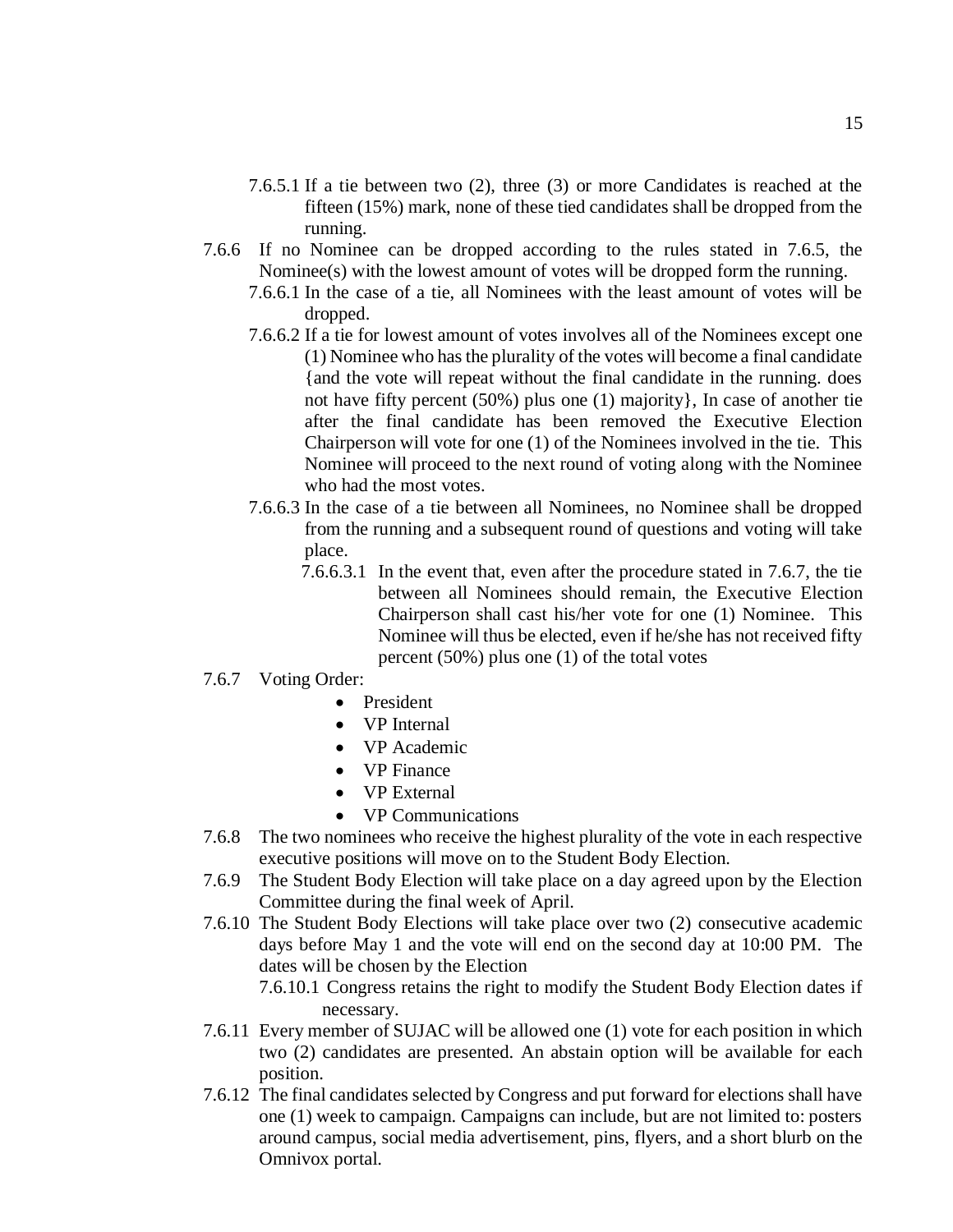- 7.6.12.1 Attack campaign ads are not permitted
- 7.6.12.2 Each candidate will have a 50\$ budget provided by SAC. The candidate must provide receipts to the committee to be reimbursed.
- 7.6.12.3 Any attempts to buy votes will result in disqualification.
- 7.6.13 The Student Body Election will be carried out through an Omnivox Survey.
	- 7.6.13.1 A SUJAC Omnivox pop-up will appear upon logging in, informing the student body of the vote.
- 7.6.14 The winner(s) of the Student Body Election will be those who receive the majority of the vote for their respective positions. Upon confirmation their names will be published as soon as possible.
	- 7.6.14.1 Any election grievances must be submitted to the election committee who will determine the validity of the claim and possible consequences.

## 8 SUJAC CONGRESSIONAL COMMITTEES

- 8.1 Any full-time student in good standing may be a member of any of the SUJAC Congressional Committees.
- 8.1 Five (5) Congressional Committees will be set up with the structures and mandates as stated in Appendix I - SUJAC Congressional Committees.

## 9 REFERENDUM

- 9.1 SUJAC is the decision-making body for JAC students. SUJAC will consult the Student Body through a College-wide referendum regarding certain issues. A referendum will be called if either of the following conditions is met:
	- 9.1.1 A motion passed by a two-thirds (2/3) absolute majority of Congress through secret ballot.
- 9.2 An official petition obtained in SUJAC and signed by ten percent (10%) of the student body with a valid student ID number. A student wishing to hold a referendum will be strongly advised to consult with Congress. SUJAC is responsible for the release to the student population of a statement of the issue and date on which the referendum will be held within seven (7) school days of receipt of petition or motion by Congress.
- 9.3 The referendum will take place a minimum of five (5) school days and a maximum of seven (7) school days after notice of referendum is given.
- 9.4 Students holding a valid JAC student ID will be eligible to vote.
- 9.5 The Committee that shall count the votes will include:
	- 9.5.1 Two (2) students appointed by SUJAC;
	- 9.5.2 The Student Activities Department Chairperson;
	- 9.5.3 The SUJAC Coordinator.
- 9.6 For the referendum to be valid, the majority vote must be equal to or exceed fifteen percent (15%) of the student population.
- 9.7 Results of the referendum will be considered a mandate for action. The exact course of action will be decided by SUJAC

## 10 BOARD OF GOVERNORS STUDENT REPRESENTATIVES

- 10.1 In accordance with College policy there are two Board of Governors student representatives. One (1) from a Pre-University program and one (1) from a Professional program.
- 10.2 The SUJAC Executive will appoint the representatives in order of preference of: SUJAC Executive members followed by SUJAC Congress members out of those who are interested.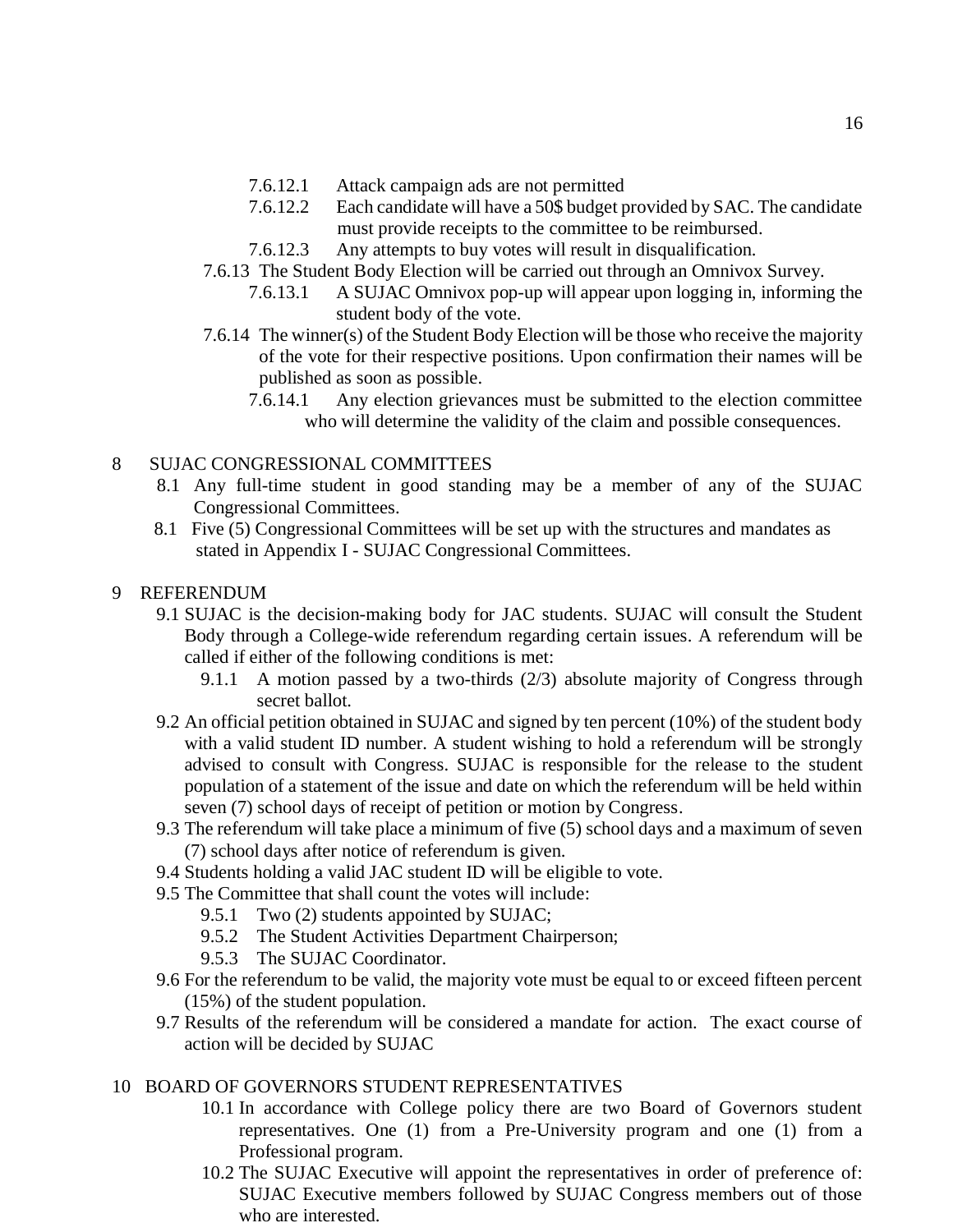- 10.3 In the event there are no SUJAC Executive or congress members of an academic division the existing college policies for Board of Governors election will be applied for the relevant academic division's seat on the Board of Governors.
- 10.4 The student representatives on the Board of Governors will be responsible for reporting the details of Board of Governors meeting to Congress.

#### APPENDIX I - SUJAC CONGRESSIONAL COMMITTEES

#### Section I There will be six (6) permanent Congressional Committees by the names of:

- 1 Committee of Statutes & Statements ("CSS").
- 2 Committee of Internal Affairs ("CIA");
- 3 Committee of Academic Review ("CAR").
- 4 Committee of Finance ("CFF")
- 5 Committee of External Affairs ("CEA")
- 6 Committee of Events & Public Relations ("EPR")
- Section II Committee of Statutes & Statements (CSS) will be responsible to make recommendations to Congress on SUJAC structure and constitution, as well as on matters pertaining to student rights and responsibilities that are endangered or affected by any situation or policy.
- Section III Committee of Internal Affairs (CIA) will be responsible to make recommendations to Congress on all matters that pertain to communications and relations with all internal student clubs and organizations and the Student Body and to report on decisions made inside the College that would affect students.
- Section IV Committee of Academic Review (CAR) will be responsible to make recommendations to Congress on all matters that pertain to academics, handling grievances and grade reviews, and improvements of those areas.
- Section V Committee of Finance (CFF) will be responsible to make recommendations to Congress on all matters that pertain to College Finances that affect students.
- Section VI Committee of External Affairs (CEA) will be responsible to make recommendations to Congress on all matters that pertain to the maintenance and creation of communication with bodies outside the College and to report on all decisions made outside the College that would affect students.
- Section VII Committee of Events & Public Relations (EPR) will be responsible for the preliminary planning, organization, and discussion of all possible events that, SUJAC in conjunction, with student activities may perform in the College. Furthermore, this committee will be responsible for the continued improvement of SUJACs' relations with the college community and public.